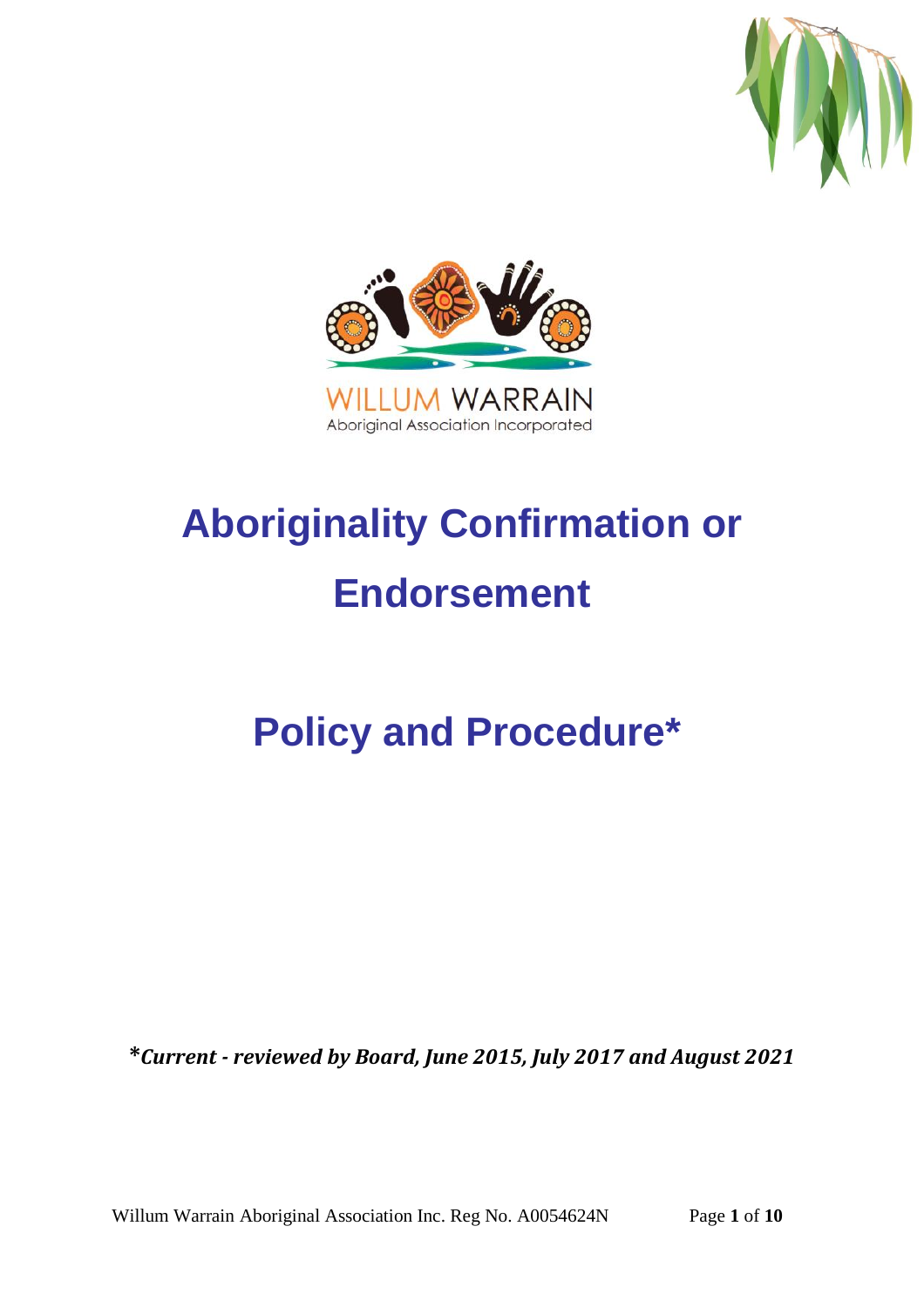

## **Contents**

| 7 APPLICATION FOR ABORIGINALITY FOR CHILDREN7 |  |
|-----------------------------------------------|--|
|                                               |  |
|                                               |  |
|                                               |  |

## **Attachments**

| <b>Attachment 1</b> | Aboriginal organisations recognised by the association |
|---------------------|--------------------------------------------------------|
| <b>Attachment 2</b> | <b>Aboriginality Application Form</b>                  |
| <b>Attachment 3</b> | <b>Aboriginality Application Form for Children</b>     |
| <b>Attachment 4</b> | <b>Confirmation of Aboriginality Certificate</b>       |
| <b>Attachment 5</b> | <b>Confirmation of Aboriginality Letter</b>            |
| <b>Attachment 6</b> | <b>Endorsement of Aboriginality Letter</b>             |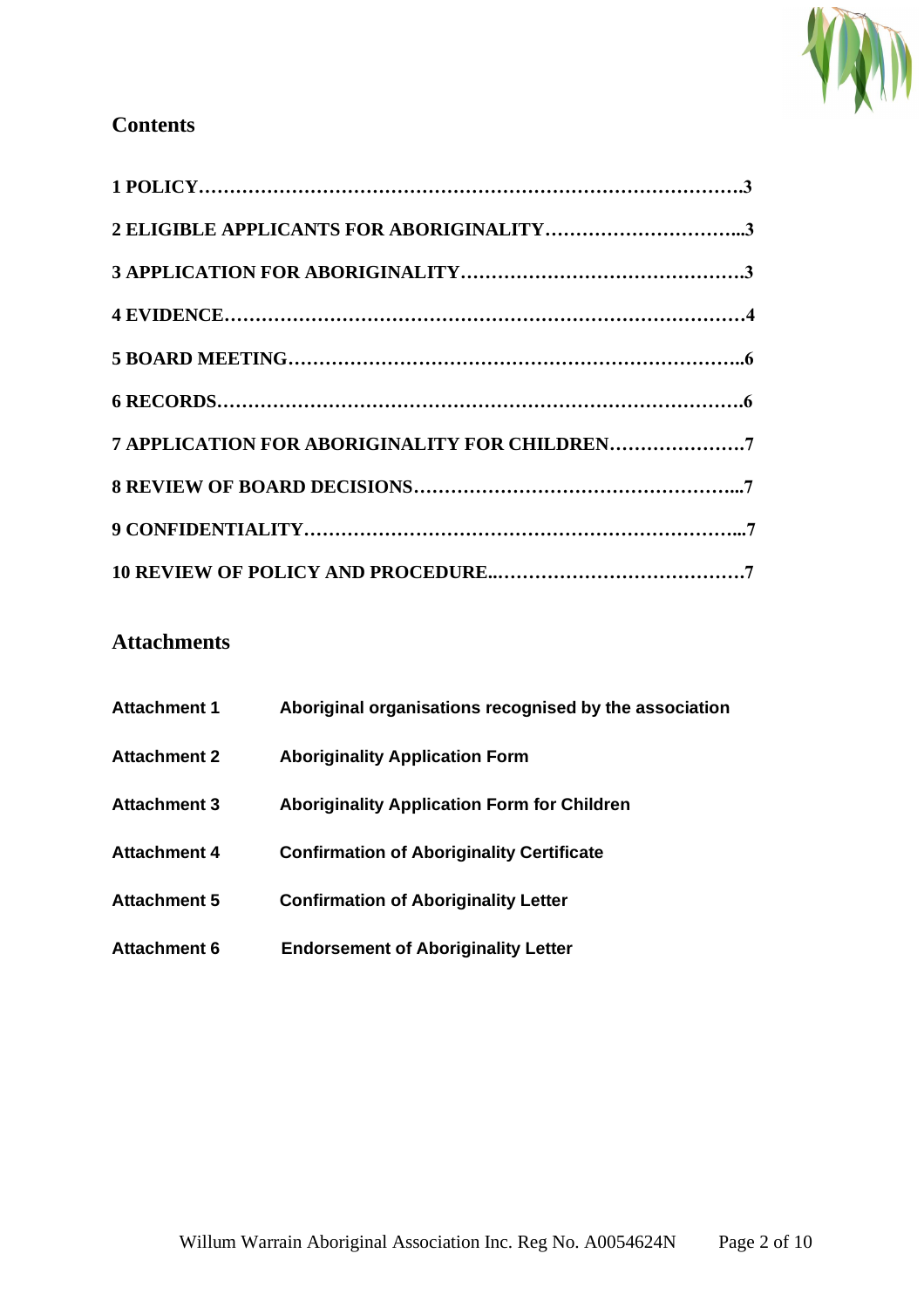

## **1. Policy**

Full Members\* of the Association who wish to have their Aboriginality confirmed or endorsed by the Association, may submit a Confirmation or Endorsement application to the Secretary. *(\*Full members of the Association must be over 18 years of age and have previously been granted membership by the Board of Willum Warrain).*

If sufficient proof of Aboriginality is provided to the Board, the Board may confirm Aboriginality on behalf of applicant Full members.

The Association may also endorse Aboriginal status which has been confirmed by other Aboriginal organisations. Attachment 1 lists some of the organisations that the Association recognises as being able to confirm Aboriginality. This is not an exhaustive list and the Board may recognise other Aboriginal associations from time to time as it sees fit. A Full Member who wishes to have the Board endorse their Aboriginal status (which has previously been confirmed by another Aboriginal organisation) should be an active member of the Association and therefore be known to other Association members.

To seek election to the Board at the Annual General Meeting, a person must be a Full Member of the Association and have had their Aboriginality confirmed or endorsed by the Board.

Full Members of the Association (who have previously had their Aboriginality confirmed or endorsed by the Board of Willum Warrain) may also wish to have the Aboriginality of their children confirmed by the Association, by submitting a Confirmation application to the Secretary.

## **2. Eligible applicants for Aboriginality**

In the first instance, the Board will only consider applications to confirm or endorse Aboriginality from persons who are Full Members of the Association. In addition, the Board will only consider applications to confirm or endorse Aboriginality from

persons who are active members of the Gathering Place and therefore known by this community. Exemptions to this rule may apply for persons with special circumstance. Full members, whose Aboriginality has been confirmed or endorsed by the Board, may subsequently apply on behalf of their children to obtain confirmation of Aboriginality certificates for their children.

## **3. Application for Aboriginality from a Full Member**

The applicant shall provide to the Secretary: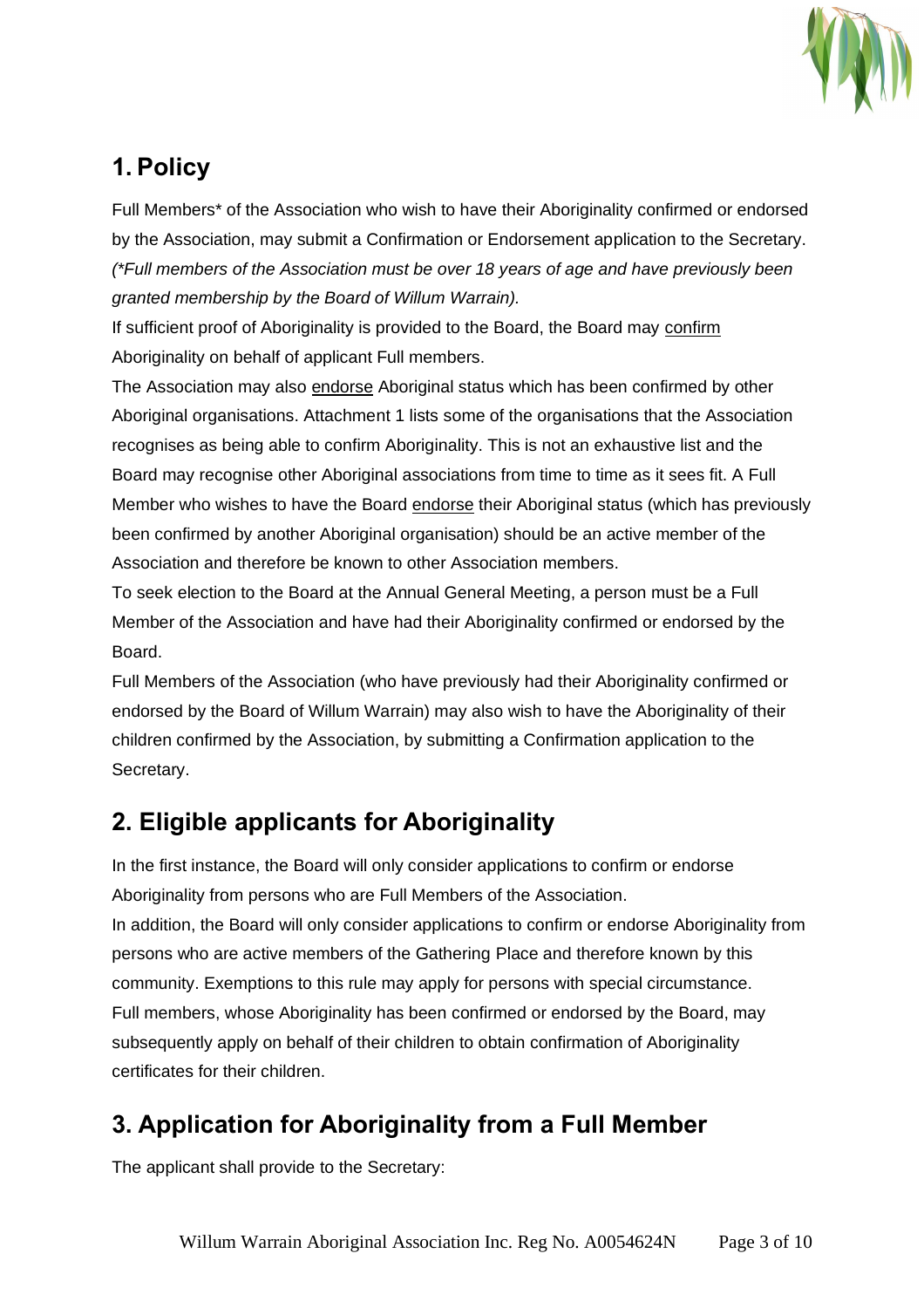

- a completed copy of the Aboriginality Application Form (Attachment 2 is a copy of the form),
- proof of identity (100 point check),
- a Statutory Declaration stating that the applicant is an Aboriginal person and
- certified copies of the evidence detailed in 4.3 of this procedure.

The Secretary shall then make an agenda item for the Board to consider the application at the next ordinary Board meeting. The Secretary shall inform the applicant of the time, date and place of the Board meeting and invite the applicant to attend.

For the application to be successful the applicant must attend the Board meeting and answer any questions or clarify any information that will assist the Board to make a determination.

## **4. Evidence**

#### **4.1 Proof of Identity (100 point check)**

Applicants shall provide personal identity documents that add up to a minimum of 100 points. The combination of documents supplied shall, as a minimum evidence the full name and date of birth of the applicant. All documents shall be copies that have been certified as being a true copy of the original by a person listed in Schedule 2 of the Statutory Declarations Regulations 1993 (Cth) and is available from [http://www.comlaw.gov.au](http://www.comlaw.gov.au/) or by searching for "Statutory Declarations Regulations 1993". Documents shall be selected from the list below.

If the name used to apply for Aboriginality is different from that shown on any of the personal identity documents, evidence of the name change shall be provided, for example a Marriage or Name Change Certificate issued by a State or Territory Registry of Births, Deaths and Marriages and Divorce papers issued by the Family Court. These documents shall be certified copies and do not count towards the 100 points.

To satisfy the 100 points, one primary document shall be provided or at least one secondary document which contains a photograph.

#### **Primary documents – 70 points**

- Birth Certificate,
- Australian passport (current or expired within the previous two years but not cancelled),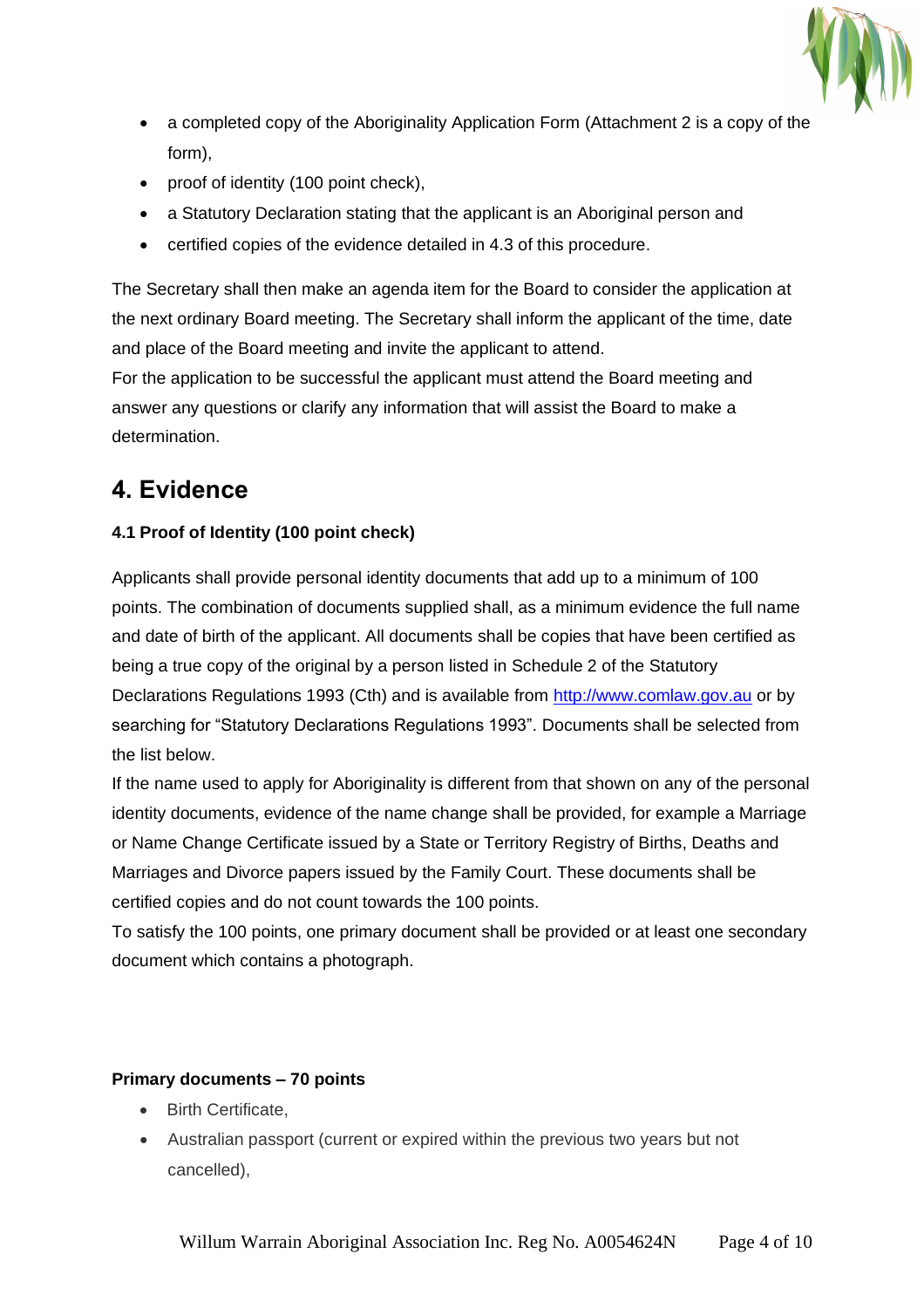

- Australian Citizenship Certificate,
- International passport (current or expired within the previous two years but not cancelled),
- Other document of identity which has the same characteristics as a passport for example a diplomatic document or documents issued to refugees ie photo or signature.

#### **Secondary documents – 40 points (must contain a photo and a name)**

- Current licence or permit (government issued),
- Working With Children/Teachers Registration Card,
- ASIC/MSIC Card,
- Public Employee Photo ID Card (government issued),
- Department of Veteran's Affairs Card,
- Centrelink Pensioner Concession Card or Health Care Card,
- Current Tertiary Education Institution Photo ID,
- Reference from a Doctor (must have known the applicant for a period of at least 12 months),

#### **Secondary documents – 25 points (must contain name and signature)**

- Foreign or international driver's Licence,
- Proof of Age card (Government issued),
- Medicare Card/Private Health Care Card,
- Council Rates Notice,
- Property Lease/Rental Agreement,
- Property Insurance Papers,
- Tax Declaration,
- Superannuation Statement,
- Seniors Card,
- Electoral Roll Declaration,
- Motor Vehicle Registration or Insurance Documents,
- Professional or Trade Association Card,
- Utility Bills (eg Telephone, Gas, Electricity, Water)
- Credit/Debit Card
- Bank Statement/Passbook but not from the same financial institution as the Credit/Debit Card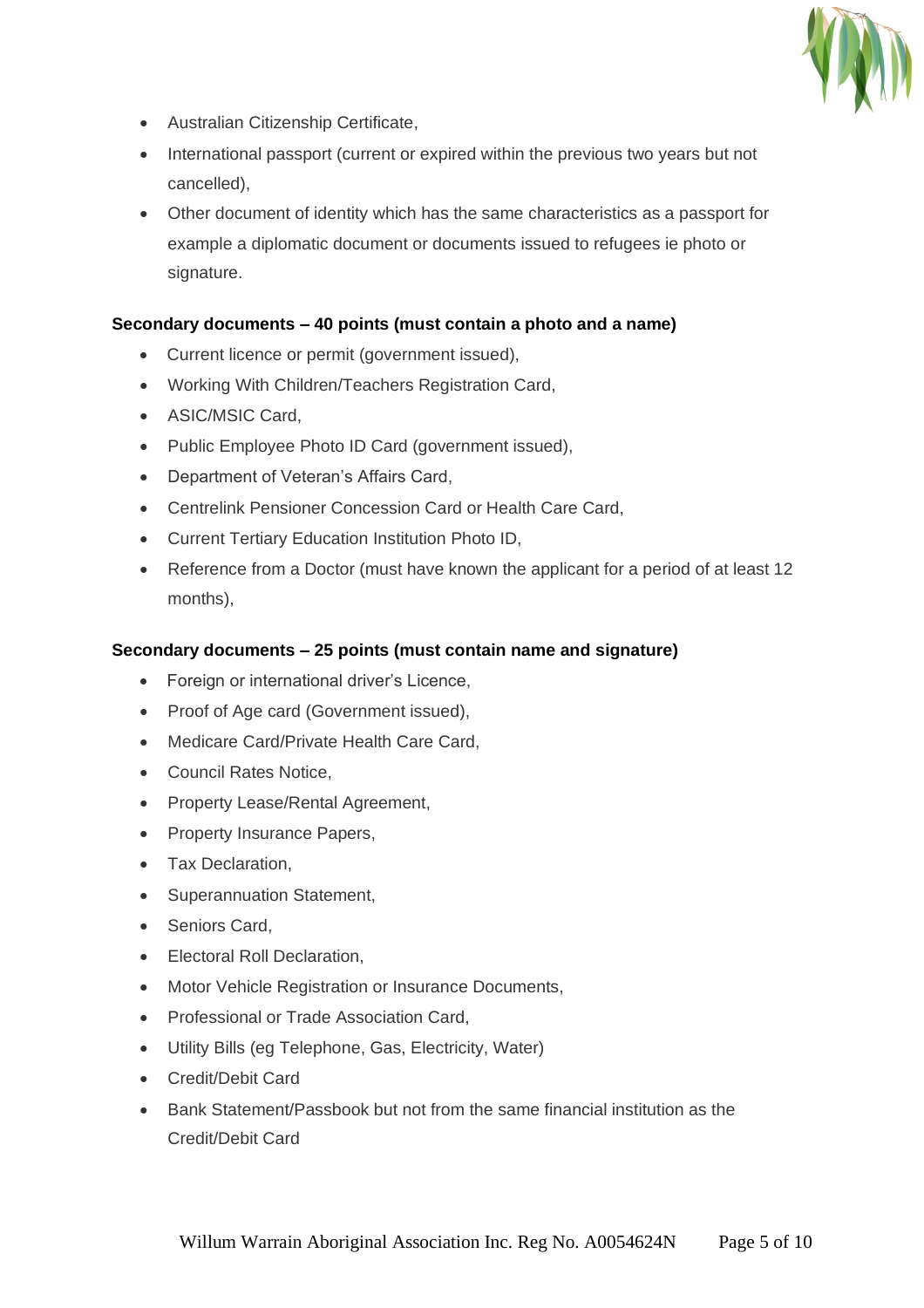

#### **4.2 Proof of Aboriginality**

The Board will consider applications to confirm or endorse Aboriginality if the applicant provides a Statutory Declaration that they are an Aboriginal person. In addition the applicant shall provide:

- legal documents which confirm Aboriginality issued by another Aboriginal organisation which is recognised by the Board, or
- the results of a DNA test which confirms Aboriginality.

If these documents are not available, the applicant shall submit and provide other evidence for the Board to consider such as:-

- A letter of support from an known Elder stating connection to their country;
- Government documentation attesting to Aboriginal descent;
- Evidence of apical bloodline to country (family tree), accompanied by birth certificate(s); and
- Self-identification and acceptance by a local Aboriginal community.

## **5. Board Meeting**

The Board shall then determine whether or not to confirm or endorse the Aboriginality of the applicant and pass a resolution to that effect.

## **6. Records**

The Secretary shall record this resolution in the minutes and ensure that membership records are updated accordingly. The Secretary shall then write to the applicant informing them of the Board's decision regarding confirmation or endorsement. If the application is confirmed, the Secretary shall also provide a Confirmation of Aboriginality Certificate, signed by the President, the Vice-President, the Secretary and the Treasurer if they are present at the meeting. If any of these officer bearers are absent other members of the Board who are present at the meeting may sign the Aboriginality Certificate. In any case, a minimum of four Board members shall sign the Aboriginality Certificate and the Certificate shall be stamped with the Common Seal of the Association. If the application is endorsed, a Confirmation of Aboriginality Certificate will not be required.

If the Board decides not to confirm or endorse Aboriginality, the Board may provide guidance on further evidence that needs to be provided.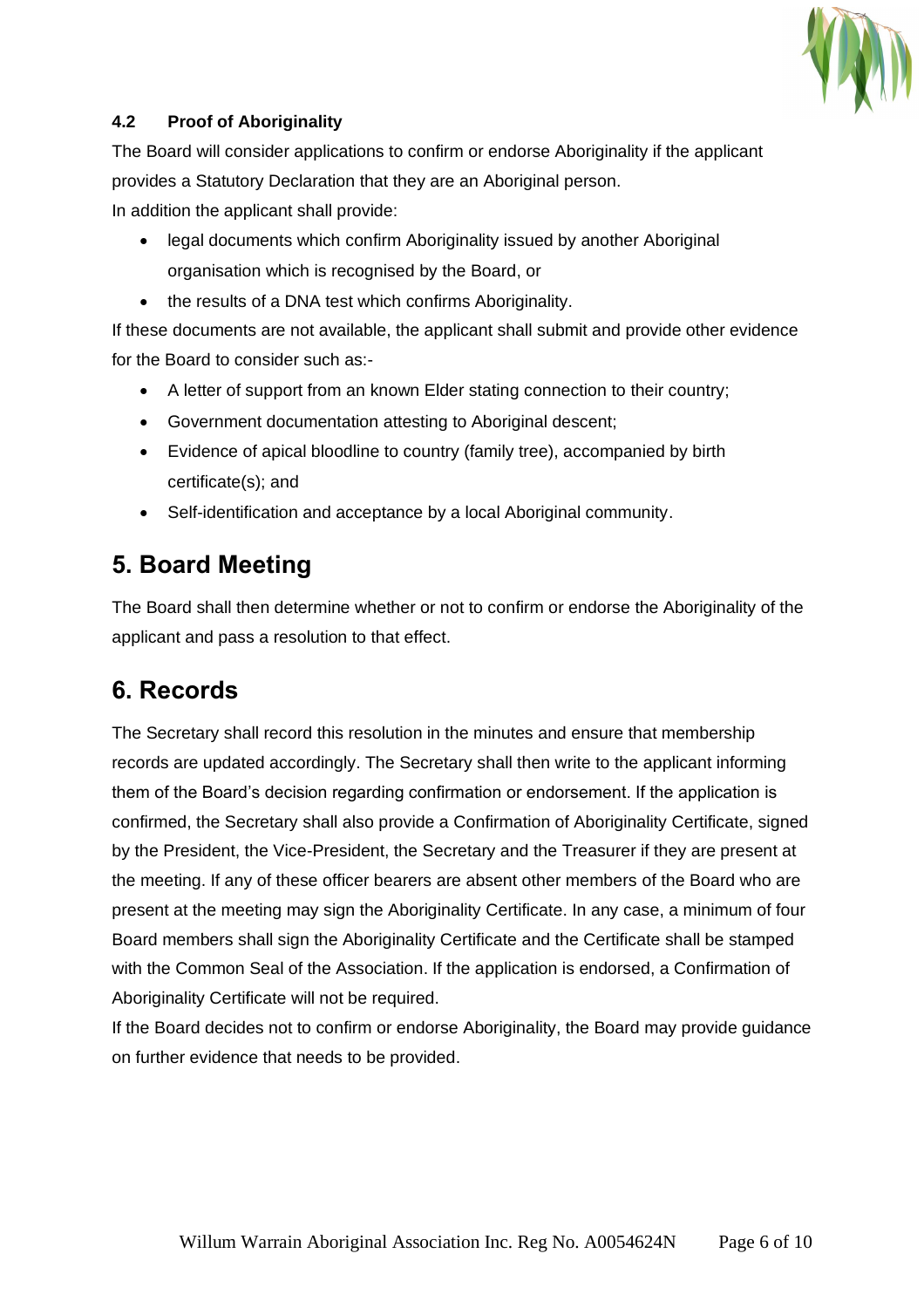

## **7. Application for Aboriginality from a Full Member on behalf of their child/ children**

A Full Member who has had their Aboriginality confirmed or endorsed by the Board may apply on behalf of their children to obtain a Confirmation of Aboriginality for their children. The Board will require the applicant parent to supply an original birth certificate for each child to be sighted by the Board or a certified copy of the original birth certificate(s) demonstrating that they are the parent of the child for whom they are applying for a Confirmation of Aboriginality.

Where the surname of the parent applicant differs from the parent name on the birth certificate, certified evidence of the name change shall be provided to the Board as in 4.1. If this is not able to be provided, then a statutory declaration by the applicant parent stating that they are the parent of the child/children on whose behalf they are applying will suffice.

## **8. Review of Board decisions**

Where the Board has confirmed or endorsed Aboriginal status, such decisions will not be revisited unless the Board is provided with significant new evidence that may invalidate the member's Aboriginality or that of their children's.

## **9. Confidentiality**

All discussions and records pertaining to the confirmation or endorsement of Aboriginality applications shall be treated with utmost confidentiality due to the sensitive personal nature of the information contained in the applications.

## **10. Review of this Policy and Procedure**

This policy and procedure was reviewed by the Board three months after the AGM at the end of June 2015 and subsequently updated in July 2017 in relation to parental applications on behalf of their children and August 2021 in relation to eligible persons must be active members of the Gathering Place.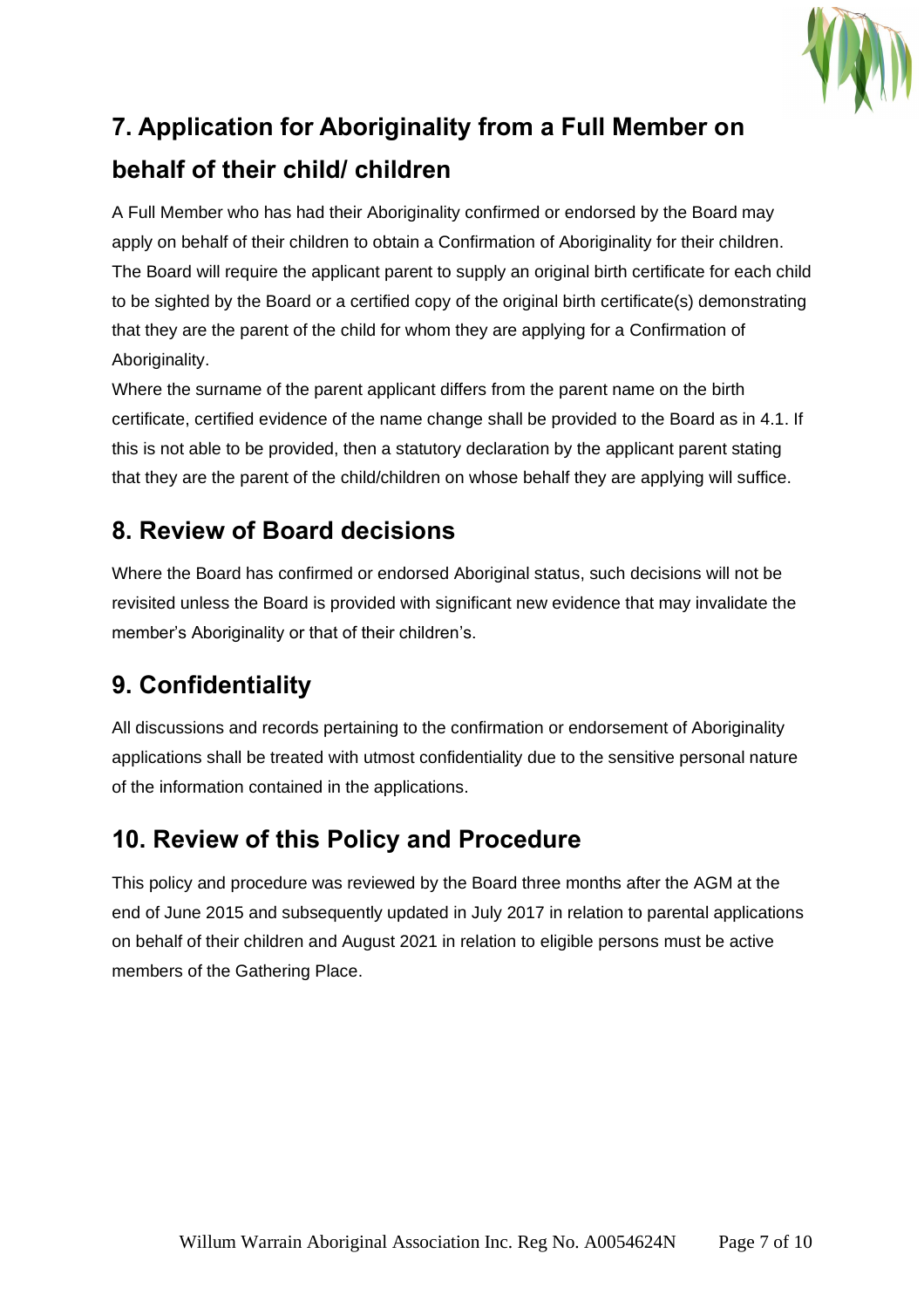

#### **Attachment 1**

#### **Aboriginal organisations\* that are recognised by the Association**

- Dandenong and District Aborigines Cooperative Limited
- Gunnai Kurnai Land and Waters Aboriginal Corporation
- Jawoyn Association Aboriginal Corporation
- Llaynhapuy Homelands Association
- Quandamooka Yoolooburrabee Aboriginal Corporation
- The Northern Land Council
- The Yamatji Marlpa Corporation
- Victorian Aboriginal Community Controlled Health Organisation
- Victorian Aboriginal Health Service
- Tasmanian Aboriginal Council
- **\*** *indicative list only*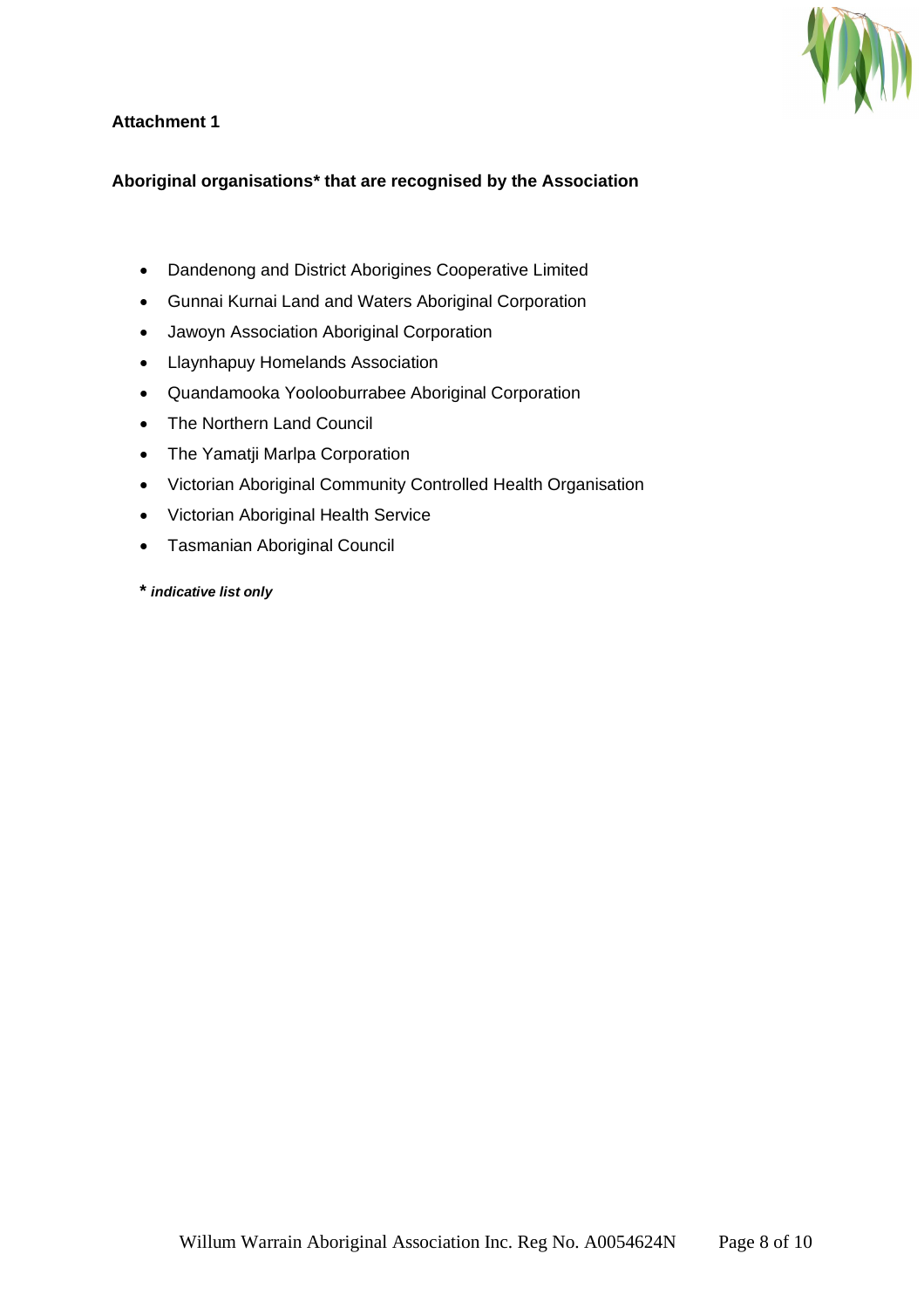#### **Attachment 2**





#### **ABORIGINALITY APPLICATION FORM**

Prior to completing this form, applicants should carefully read the Association's "Aboriginality

Confirmation or Endorsement Policy and Procedure".

 $\blacksquare$ [Full Name in BLOCK LETTERS]  $\mathsf{Of}$ [Address in BLOCK LETTERS] Home Phone **Example 20** and the Mobile Phone Email Address\_\_\_\_\_\_\_\_\_\_\_\_\_\_\_\_\_\_\_\_\_\_\_\_\_\_\_\_\_\_\_\_\_\_\_\_ Signature \_\_\_\_\_\_\_\_\_\_\_\_\_\_\_\_\_\_\_\_\_\_\_\_\_\_\_\_\_\_\_\_\_\_\_ wish to have my Aboriginality:-[] Confirmed or [] Endorsed by the Board of the Association. I am a Full Member of the Association and I provide the following: [ ] A Statutory Declaration stating that I am an Aboriginal person [ ] Proof of Identity documentation which totals at least 100 points [ ] legal documents which confirm Aboriginality issued by another Aboriginal organisation which is recognised by the Board [ ] DNA test results which confirms Aboriginality [ ] A letter of support from an Elder stating connection to country [ ] Government documentation attesting to Aboriginal descent [ ] Evidence of apical bloodline to country (family tree) accompanied by birth certificate(s) [ ] Self-identification and acceptance by a local Aboriginal community [ ] Other evidence \_\_\_\_\_\_\_\_\_\_\_\_\_\_\_\_\_\_\_\_\_\_\_\_\_\_\_\_\_\_\_\_\_\_\_\_\_\_\_\_\_\_\_\_\_\_\_\_ (List the other evidence)

Provide the completed copy of this form and the evidence in the form of certified copies to the Secretary of the Board.